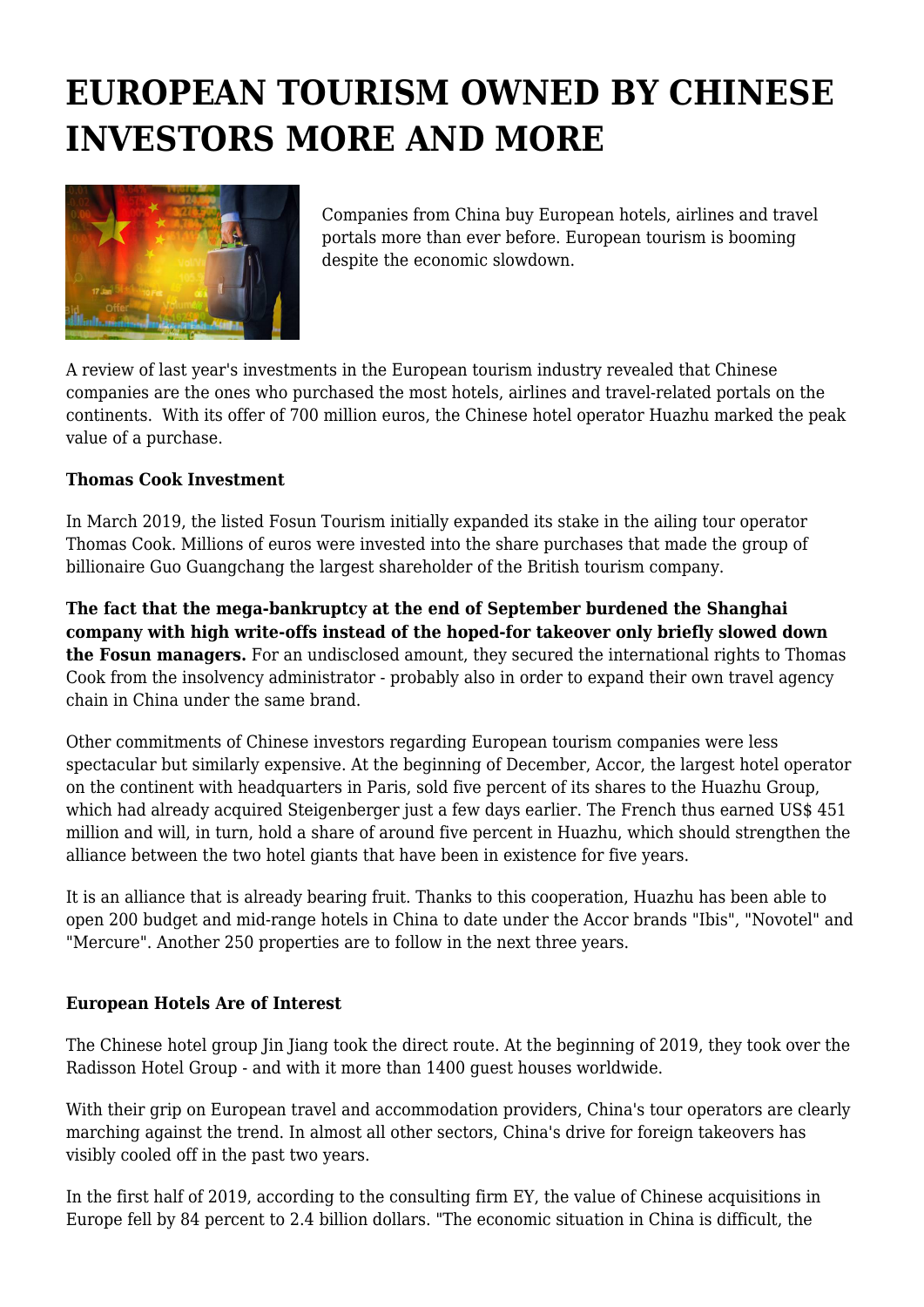uncertainty is great," reports EY takeover expert Yi Sun. In addition, some Chinese companies that were active in the European M&A market in the past are currently either integrating the acquired companies or reselling them.

China lost interest in industry-related takeovers in particular, as a study by the consultancy firm PwC shows. While China, for example, was still involved in 36 percent of all deals in the transport and logistics sector in the previous year, this figure fell to 23 percent in 2019.

PwC expert Ingo Bauer believes that the trade dispute with the U.S. and the slowdown in economic growth in China are the main reasons for the decline. For 2019, Beijing reported GDP growth of only 6.1 percent - the worst figure since 1990.

But with respect to tourism, Chinese investors have different logic. Here, it is the unbroken travel boom of their own countrymen that controls their spending.

"The majority of Chinese overseas travelers today are under 30 years old," says Fosun Tourism CEO Jim Qian. "We must offer them increasingly individualized travel options - especially in the important destination in Europe."

## **Growing Potential of Chinese Travelers**

No wonder, since the growth potential is enormous: although the number of foreign trips has increased dramatically in recent years, only ten percent of the 1.4 billion Chinese own a passport. Whereas just 57 million of them used it in 2010, by 2018 there were already 149 million Chinese trips abroad. The market research company Euromonitor expects their number to increase by another 40 percent by 2030.

Last year alone, the number of Chinese foreign travelers rose by nine percent. The country is even three percentage points above the increase in Asia as a whole and is an absolute growth driver for the global travel industry. The current economic slowdown in China has visibly not changed this.

## **Individual Travelers of Lower Age**

In addition, there is a change in travel behavior. While ten years ago Chinese tourists came to Europe almost exclusively in groups, today almost every second person is an individual traveler. Also, Chinese visitors are getting younger and younger. For example, according to the German National Tourist Board (GNTB), 57 percent of Chinese holidaymakers in Germany in 2018 were no older than 40 and 23 percent even younger than 30.

The choice of destinations has changed this vehemently. At the top of the list are now European locations for popular TV series, but also recommendations from Chinese bloggers and influencers. Even holidays at the beach are gaining in importance.

This is one of the reasons why Fosun, after a long bidding war, acquired the traditional holiday provider Club Med in the spring 2015 - and put an impressive 939 million euros on the table.

The takeover of the French holiday icon is a prime example of China's strategy: right after the acquisition, the new owners did everything in their power to attract more tourists from their own country to the resorts. And with some success. Ten years ago, there were only 20,000 holidaymakers from China in the bays, but this figure increased tenfold by 2018.

To ensure that the Chinese succumb to the charm of the Western holiday brand, several Club Med